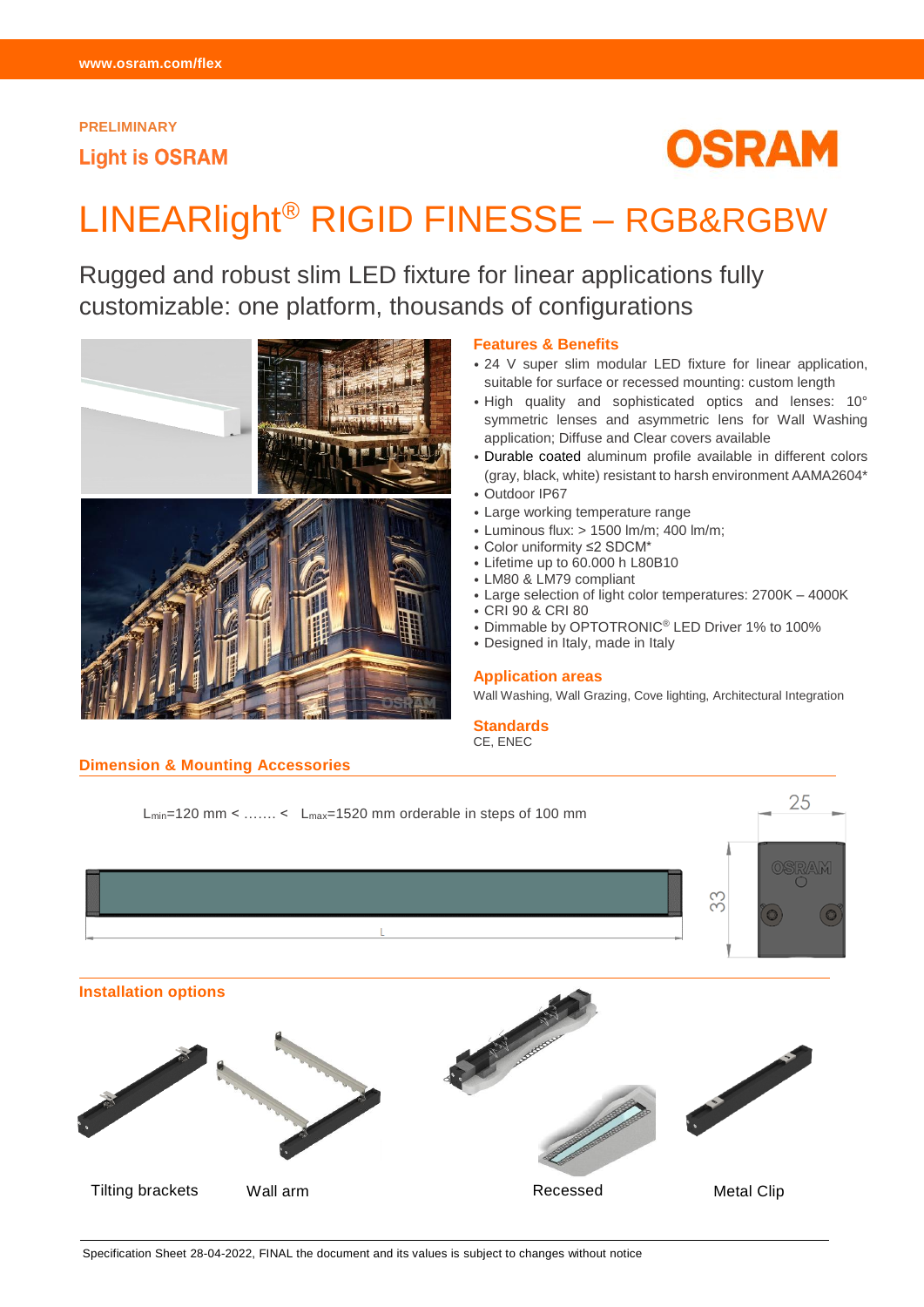# **Electrical data**

| <b>Nominal Voltage</b>           | 24 V $(+/- 1V)$                             |
|----------------------------------|---------------------------------------------|
| Reverse voltage protection up to | 25 V                                        |
| <b>Ambient Temperature range</b> | $-30^{\circ}$ C + 50 $^{\circ}$ C (outdoor) |
| <b>Storage Temperature</b>       | $-20^{\circ}$ C +85 $^{\circ}$ C            |
| <b>CRI</b>                       | $>90$ & $>80$                               |

# **Power consumption\***

| <b>Version</b>  | White    | Red     | Green   | <b>Blue</b> |
|-----------------|----------|---------|---------|-------------|
| <b>CRI 90</b>   | 14,4 W/m | 5,7 W/m | 5,8 W/m | 3,9 W/m     |
| <b>CRI 80</b>   | 14,4 W/m | 5,7 W/m | 5,8 W/m | 3.9 W/m     |
| <b>RGB only</b> |          | 5,7 W/m | 5,8 W/m | 3.9 W/m     |

\*the Finesse platform keeps power consumption constant to varying the CCT

## **Longest serial connection**

| <b>Version</b>                   | <b>RGBW</b> | <b>RGB</b>     |
|----------------------------------|-------------|----------------|
| <b>Longest serial connection</b> | Зm          | 5 <sub>m</sub> |

# **Product weight**

**Indoor &outdoor version 1000g / m**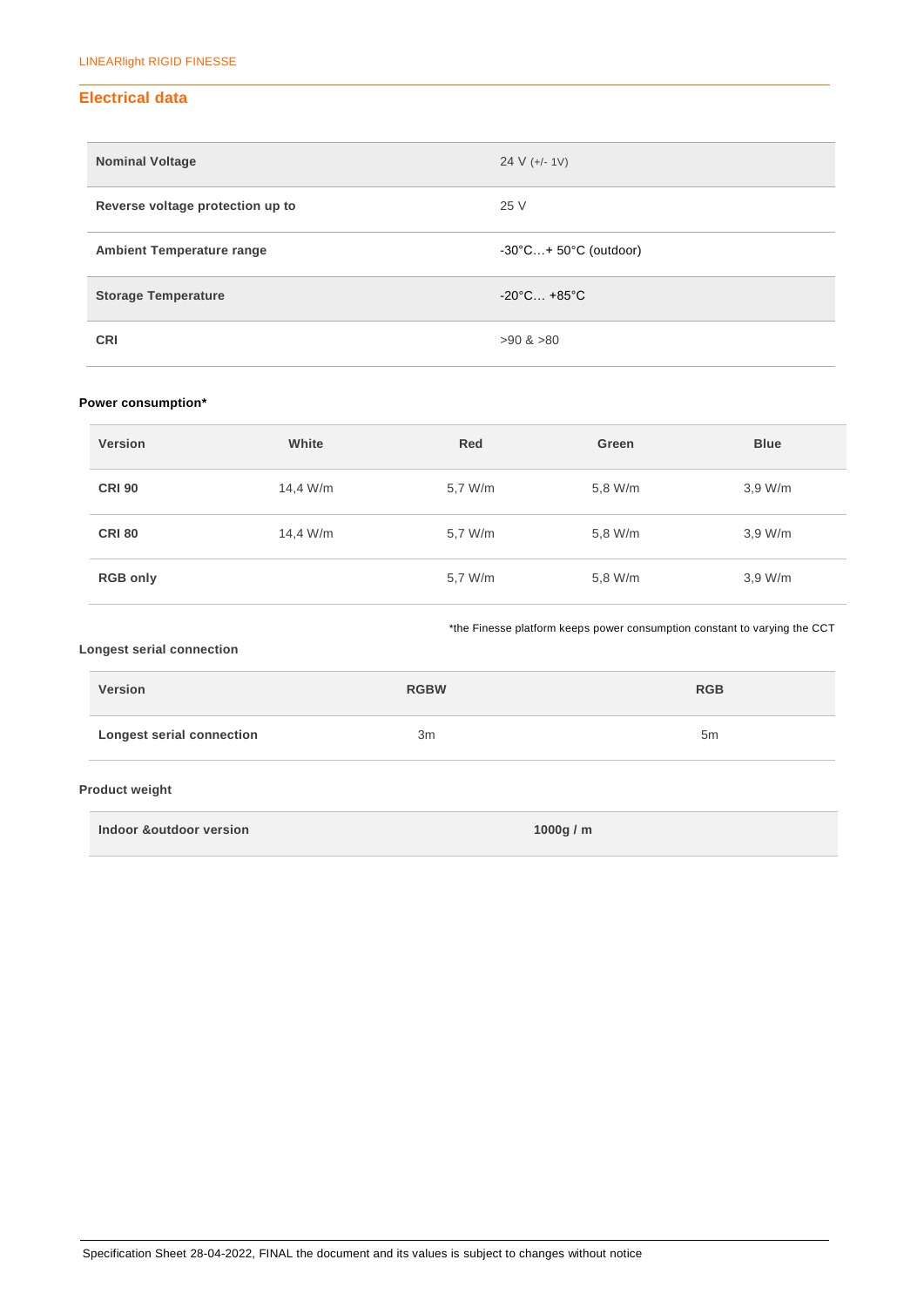# **10S Optics 10° x 70°**







| <b>Color Temperature</b> |        |       | <b>Luminous Flux per meter</b><br>[Im/m] | <b>Luminous Efficacy</b><br>[Im/W] |
|--------------------------|--------|-------|------------------------------------------|------------------------------------|
|                          |        |       |                                          |                                    |
| 927                      | 2700 K | White | 1035                                     | 71,9                               |
| 930                      | 3000 K | White | 1095                                     | 76,0                               |
| 935                      | 3500 K | White | 1160                                     | 80,6                               |
| 940                      | 4000 K | White | 1160                                     | 80,6                               |

|                          |        |       | Luminous Flux per meter | <b>Luminous Efficacy</b> |
|--------------------------|--------|-------|-------------------------|--------------------------|
| <b>Color Temperature</b> |        |       | [lm/m]                  | [Im/W]                   |
| 827                      | 2700 K | White | 1190                    | 82,6                     |
| 830                      | 3000 K | White | 1190                    | 82,6                     |
| 835                      | 3500 K | White | 1235                    | 85,8                     |
| 840                      | 4000 K | White | 1235                    | 85,8                     |

|   | <b>Color Temperature</b> |             | Luminous Flux per meter<br>[Im/m] | <b>Luminous Efficacy</b><br>[Im/W] |
|---|--------------------------|-------------|-----------------------------------|------------------------------------|
| R | 622 nm                   | Red         | 114                               | 20,0                               |
| G | 534 nm                   | Green       | 274                               | 47,7                               |
| в | 468 nm                   | <b>Blue</b> | 48                                | 12,5                               |

# **Field angle:** 10% intensity at 60°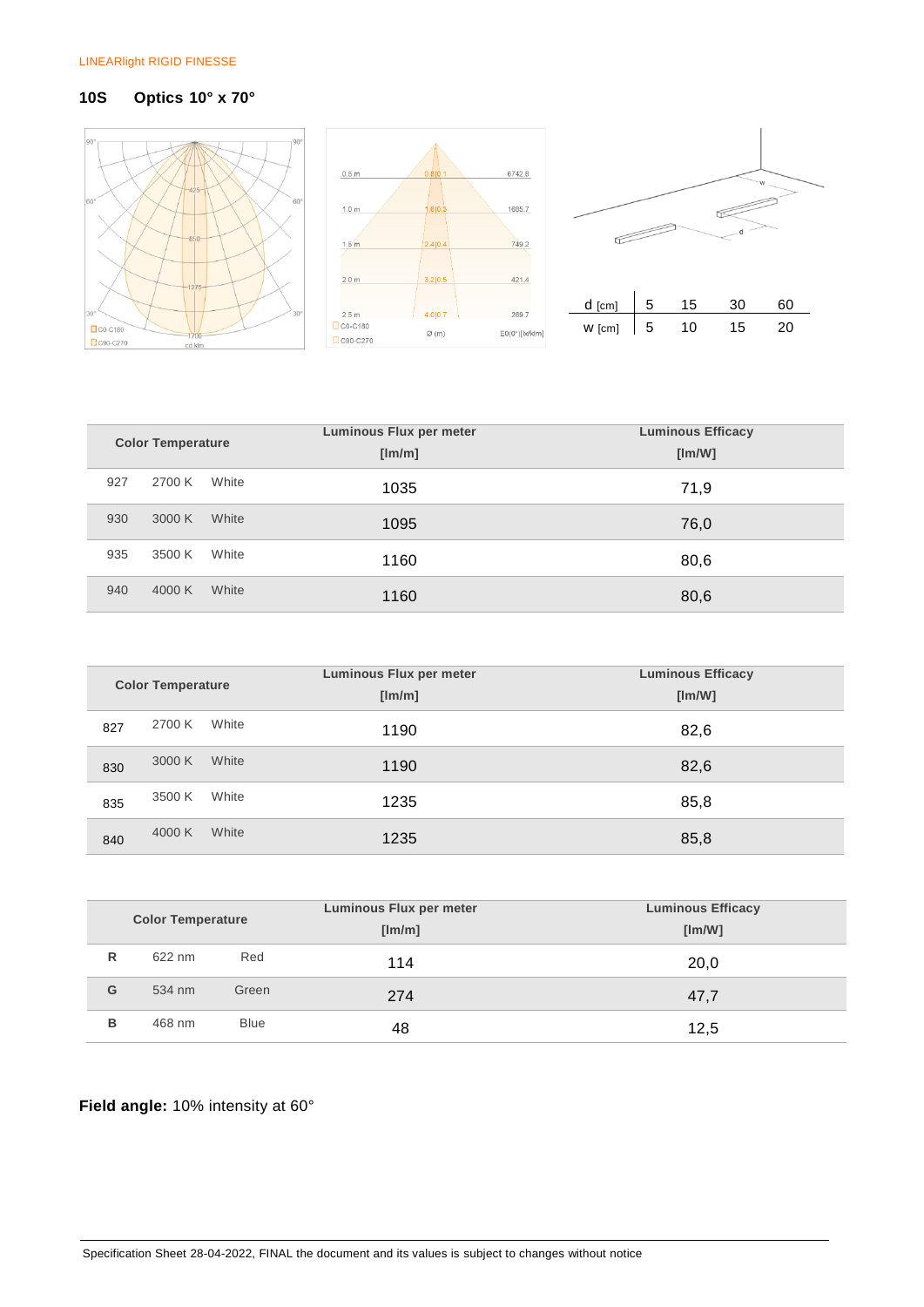# **10B Optics 10° x 70°; special dark light**





| <b>Color Temperature</b> |        |       | <b>Luminous Flux per meter</b> | <b>Luminous Efficacy</b> |
|--------------------------|--------|-------|--------------------------------|--------------------------|
|                          |        |       | [Im/m]                         | [Im/W]                   |
| 927                      | 2400 K | White | 650                            | 71,9                     |
| 930                      | 2700 K | White | 690                            | 76,0                     |
| 935                      | 3000 K | White | 730                            | 80,6                     |
| 940                      | 3500 K | White | 730                            | 80,6                     |

|     | <b>Color Temperature</b> |       | <b>Luminous Flux per meter</b><br>[Im/m] | <b>Luminous Efficacy</b><br>[Im/W] |
|-----|--------------------------|-------|------------------------------------------|------------------------------------|
| 827 | 2700 K                   | White | 750                                      | 52,1                               |
| 830 | 3000 K                   | White | 750                                      | 52,1                               |
| 835 | 3500 K                   | White | 780                                      | 54,2                               |
| 840 | 4000 K                   | White | 780                                      | 54,2                               |

|   | <b>Color Temperature</b> |             | Luminous Flux per meter | <b>Luminous Efficacy</b> |
|---|--------------------------|-------------|-------------------------|--------------------------|
|   |                          |             | [lm/m]                  | [Im/W]                   |
| R | 622 nm                   | Red         | 72                      | 12,6                     |
| G | 534 nm                   | Green       | 172.5                   | 30,0                     |
| в | 468 nm                   | <b>Blue</b> | 30,5                    | 7,9                      |

# **Field Angle:** 10% intensity at 32°

The 10B lens offers the same intensity of light along the vertical axes of the 10S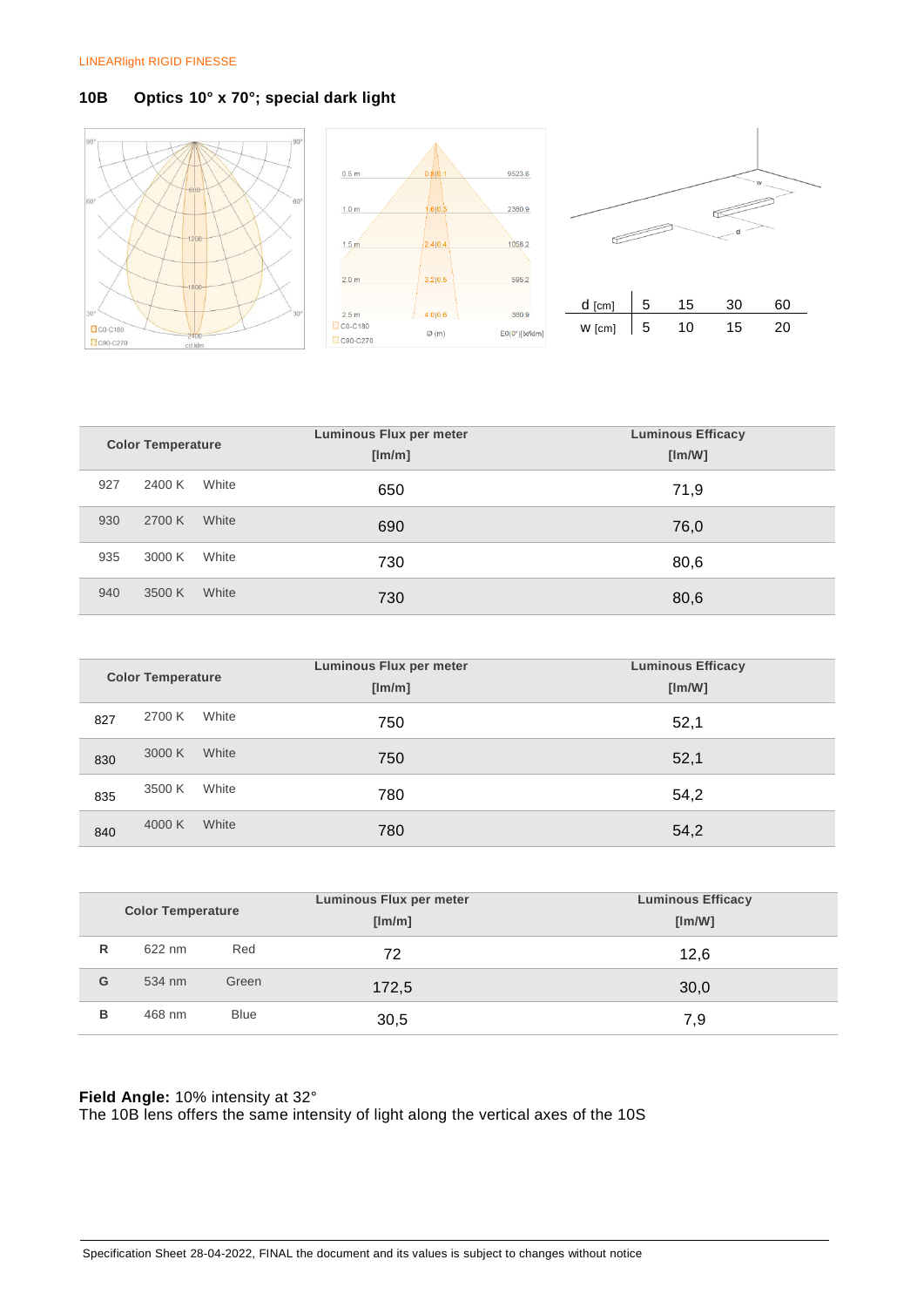# **WW Asymmetric wall washing optics 50° x 80° tilting 17°**



| <b>Color Temperature</b> |        |       | <b>Luminous Flux per meter</b> | <b>Luminous Efficacy</b> |
|--------------------------|--------|-------|--------------------------------|--------------------------|
|                          |        |       | [Im/m]                         | [Im/W]                   |
| 927                      | 2400 K | White | 1020                           | 70,8                     |
| 930                      | 2700 K | White | 1080                           | 75,0                     |
| 935                      | 3000 K | White | 1145                           | 79,5                     |
| 940                      | 3500 K | White | 1145                           | 79,5                     |

|     | <b>Color Temperature</b> |       | <b>Luminous Flux per meter</b><br>[Im/m] | <b>Luminous Efficacy</b><br>[Im/W] |
|-----|--------------------------|-------|------------------------------------------|------------------------------------|
| 827 | 2400 K                   | White | 1175                                     | 81,6                               |
| 830 | 2700 K                   | White | 1175                                     | 81,6                               |
| 835 | 3000 K                   | White | 1220                                     | 84,7                               |
| 840 | 3500 K                   | White | 1220                                     | 84,7                               |

|   | <b>Color Temperature</b> |             | Luminous Flux per meter<br>[lm/m] | <b>Luminous Efficacy</b><br>[Im/W] |
|---|--------------------------|-------------|-----------------------------------|------------------------------------|
| R | 622 nm                   | Red         | 112                               | 19,6                               |
| G | 534 nm                   | Green       | 270                               | 47,0                               |
| в | 468 nm                   | <b>Blue</b> | 47,5                              | 12,3                               |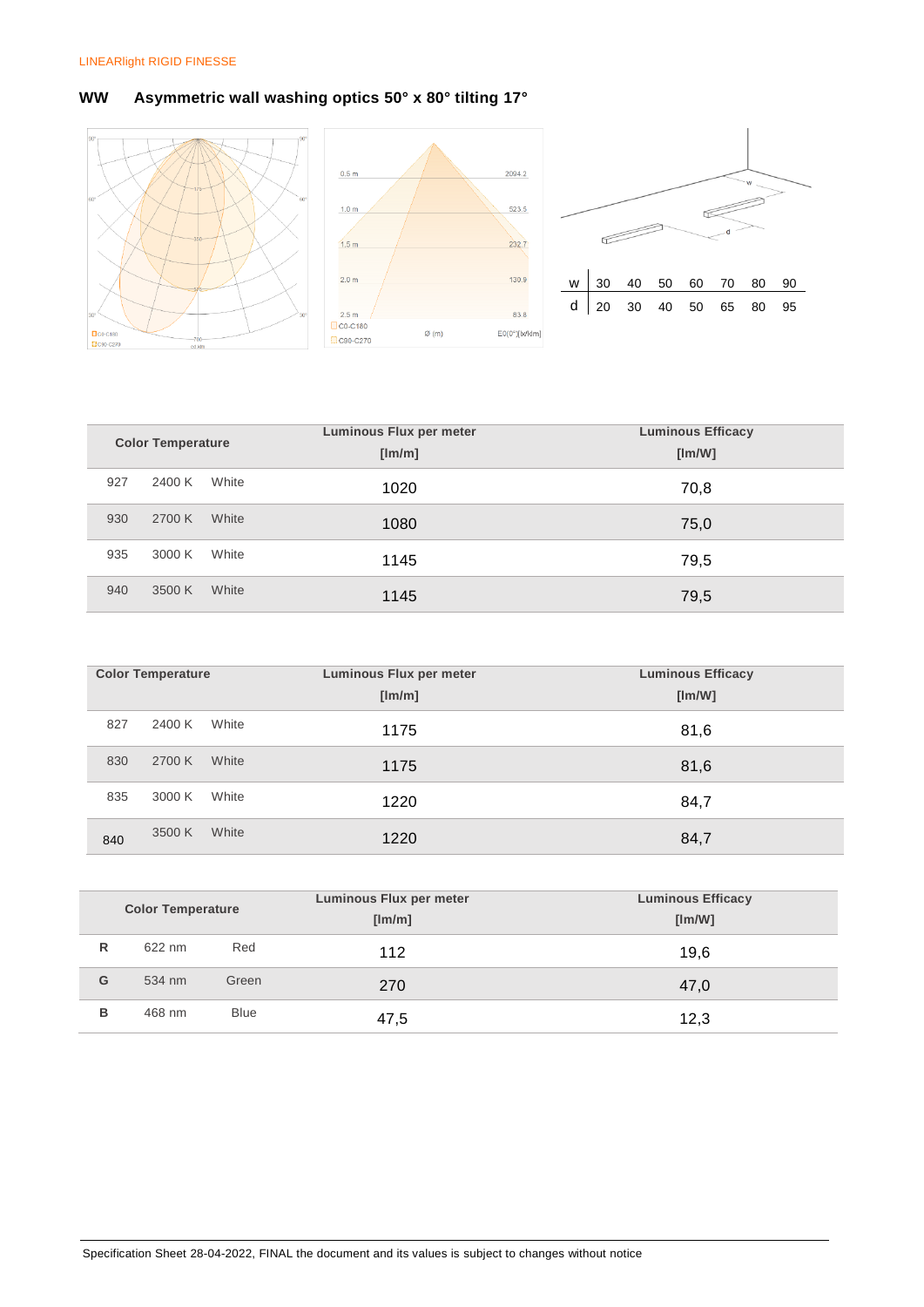# **30S Optics 30° x 70°**



|                          |        |       | Luminous Flux per meter | <b>Luminous Efficacy</b> |  |
|--------------------------|--------|-------|-------------------------|--------------------------|--|
| <b>Color Temperature</b> |        |       | [Im/m]                  | [Im/W]                   |  |
| 927                      | 2400 K | White | 1020                    | 70,8                     |  |
| 930                      | 2700 K | White | 1080                    | 75,0                     |  |
| 935                      | 3000 K | White | 1145                    | 79,5                     |  |
| 940                      | 3500 K | White | 1145                    | 79,5                     |  |

 $\overline{w}$ 

d

| <b>Color Temperature</b> |        |       | Luminous Flux per meter | <b>Luminous Efficacy</b> |
|--------------------------|--------|-------|-------------------------|--------------------------|
|                          |        |       | [Im/m]                  | [Im/W]                   |
| 827                      | 2400 K | White | 1175                    | 81,6                     |
| 830                      | 2700 K | White | 1175                    | 81,6                     |
| 835                      | 3000 K | White | 1220                    | 84,7                     |
| 840                      | 3500 K | White | 1220                    | 84,7                     |

|   | <b>Color Temperature</b> |             | <b>Luminous Flux per meter</b><br>[lm/m] | <b>Luminous Efficacy</b><br>[Im/W] |
|---|--------------------------|-------------|------------------------------------------|------------------------------------|
| R | 622 nm                   | Red         | 112                                      | 19,6                               |
| G | 534 nm                   | Green       | 270                                      | 47,0                               |
| в | 468 nm                   | <b>Blue</b> | 47,5                                     | 12,3                               |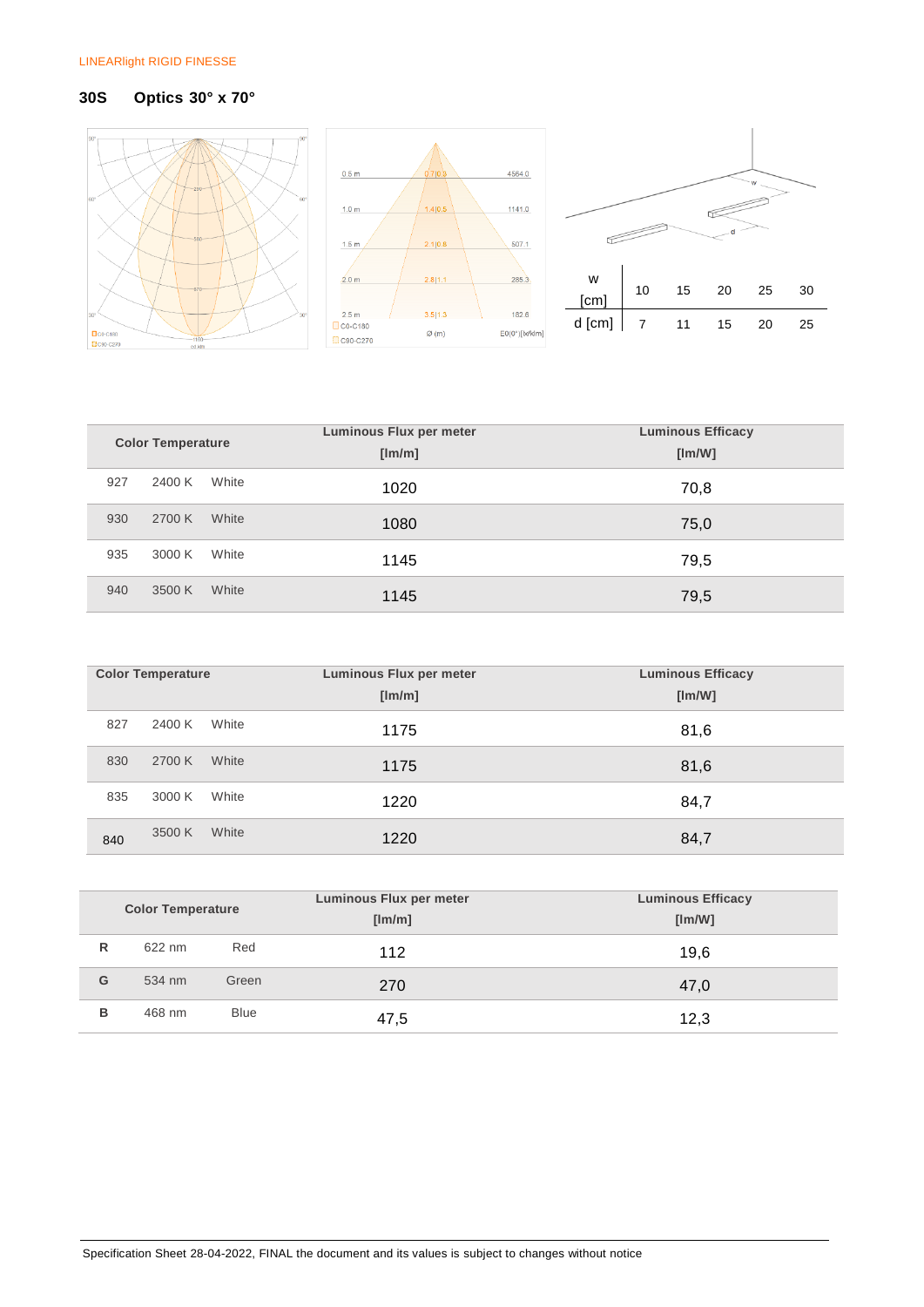# **120D Optics diffuse**



| <b>Color Temperature</b> |        |       | <b>Luminous Flux per meter</b><br>[Im/m] | <b>Luminous Efficacy</b><br>[Im/W] |  |
|--------------------------|--------|-------|------------------------------------------|------------------------------------|--|
| 927                      | 2400 K | White | 665                                      | 46,2                               |  |
| 930                      | 2700 K | White | 705                                      | 49,0                               |  |
| 935                      | 3000 K | White | 745                                      | 51,7                               |  |
| 940                      | 3500 K | White | 745                                      | 51,7                               |  |

| <b>Color Temperature</b> |        |       | Luminous Flux per meter<br>[Im/m] | <b>Luminous Efficacy</b><br>[Im/W] |  |
|--------------------------|--------|-------|-----------------------------------|------------------------------------|--|
| 827                      | 2400 K | White | 765                               | 53,1                               |  |
| 830                      | 2700 K | White | 765                               | 53,1                               |  |
| 835                      | 3000 K | White | 795                               | 55,2                               |  |
| 840                      | 3500 K | White | 795                               | 55,2                               |  |

|   |                          |             | Luminous Flux per meter | <b>Luminous Efficacy</b> |
|---|--------------------------|-------------|-------------------------|--------------------------|
|   | <b>Color Temperature</b> |             | [Im/m]                  | [Im/W]                   |
| R | 622 nm                   | Red         | 73                      | 12,8                     |
| G | 534 nm                   | Green       | 176                     | 30,6                     |
| в | 468 nm                   | <b>Blue</b> | 31                      | 8,1                      |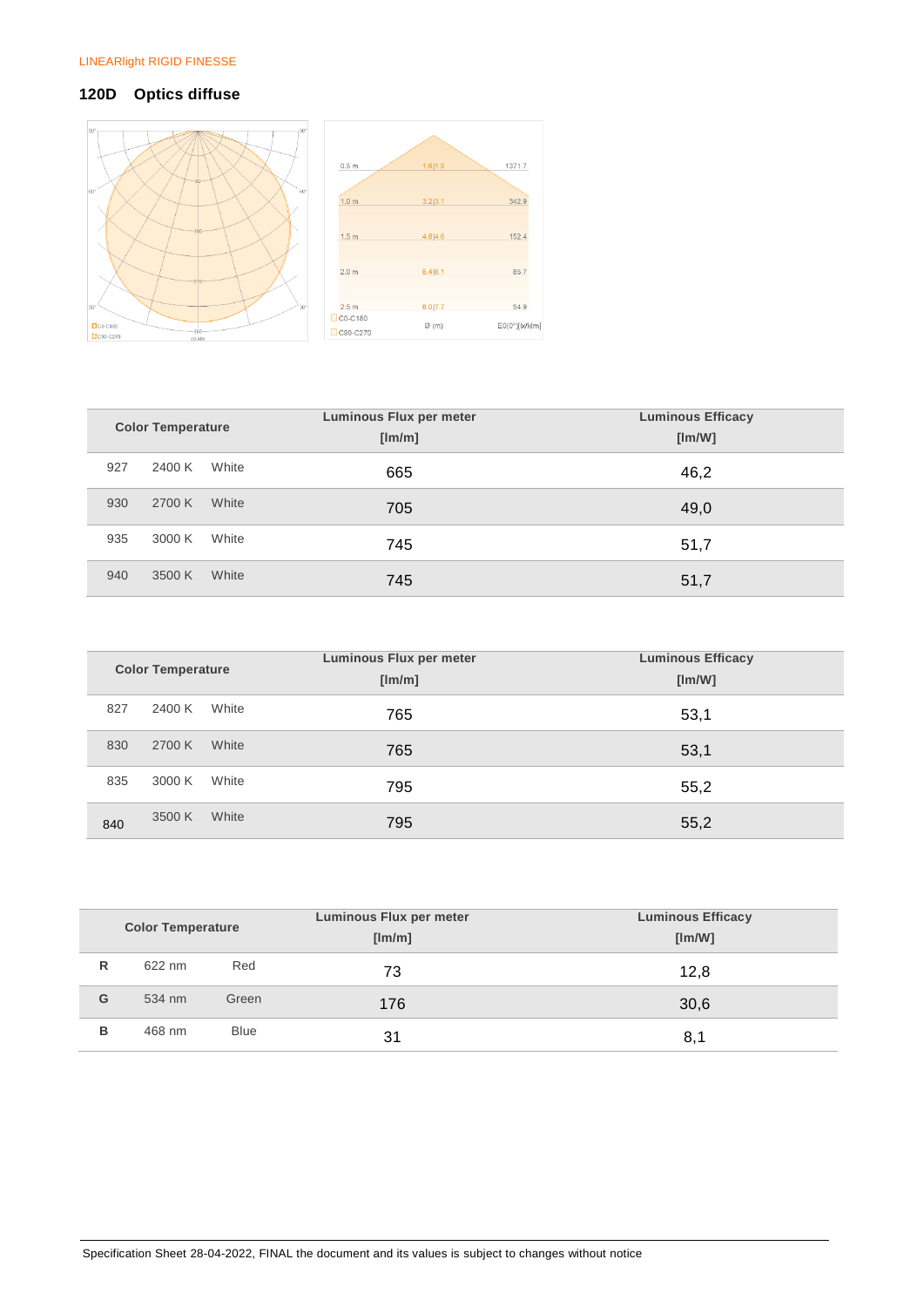

Note Well: the speaking code generator shall be communicated to receive information, quotation or any type of support. Visit the OSRAM [website](https://www.osram.com/ds/flexible-lighting-systems/tools-and-support/speakingcodegenerator.jsp)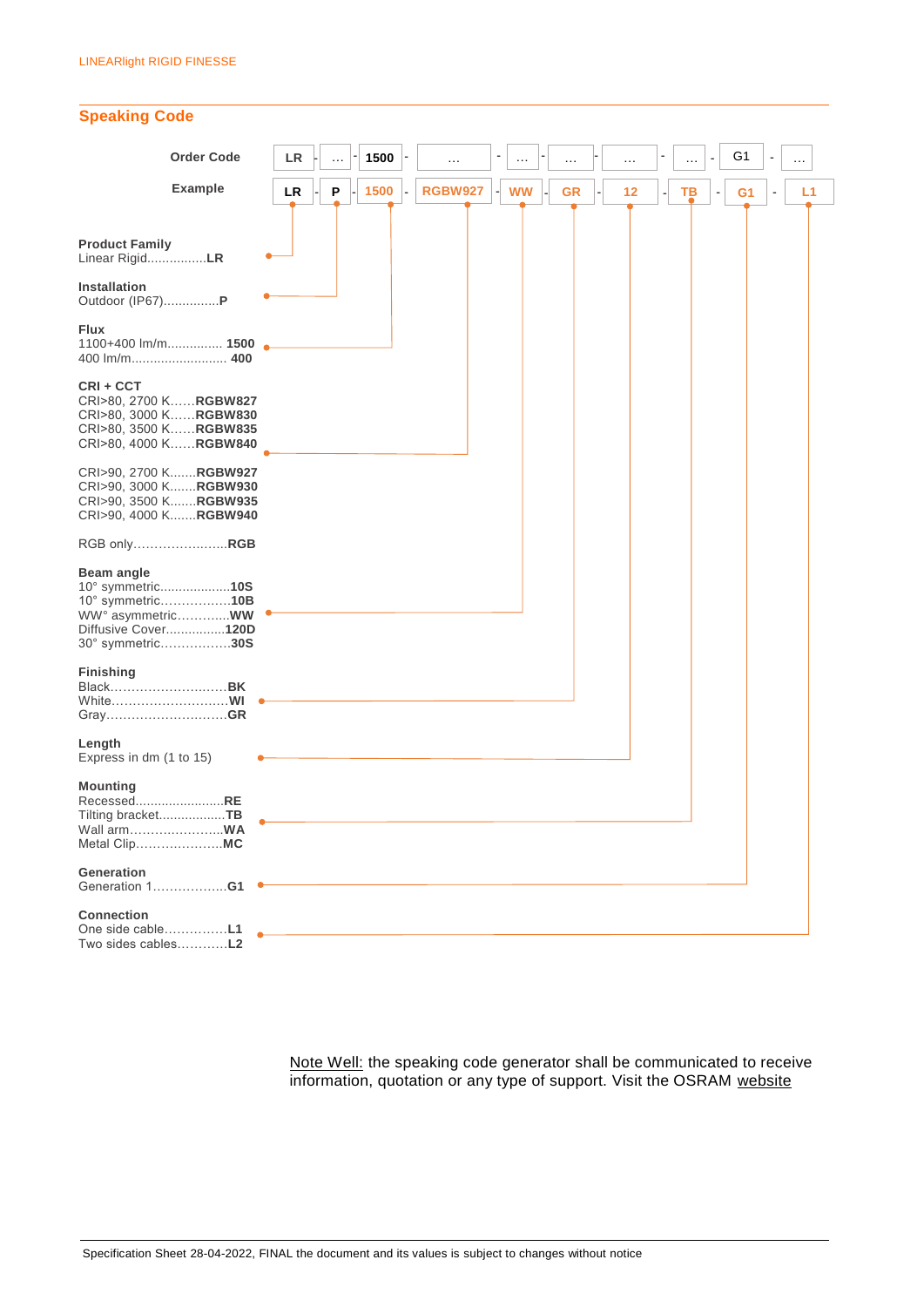# **Accessories**

|                | <b>Product description</b>        | <b>Product code</b>   | Package content   |
|----------------|-----------------------------------|-----------------------|-------------------|
|                | LR FINESSE Tilting Brackets       | Included with product |                   |
|                | LR FINESSE Recessed Kit           | 4052899618091         | 1 profile         |
|                | LR FINESSE Wall Arms (MOQ 2 PCS)  | 4052899618084         | 1 arm             |
| $\mathbb{R}^+$ | LR FINESSE BAFFLE 620 (MOQ 5 PCS) | 4062172197274         | 1 baffle          |
| $\mathbb{R}$   | LR FINESSE BAFFLE 920 (MOQ 5 PCS) | 4062172197298         | 1 baffle          |
|                | LR FINESSE Metal Clip             | 4052899618107         | 10 clips          |
|                | <b>CONNECTION TUBE IP68</b>       | 4062172207553         | 1 connection tube |

# **Mechanical characteristic FINESSE**



# **FINESSE + Tilting Bracket (TB)**

**TB included on the products once order TB version**

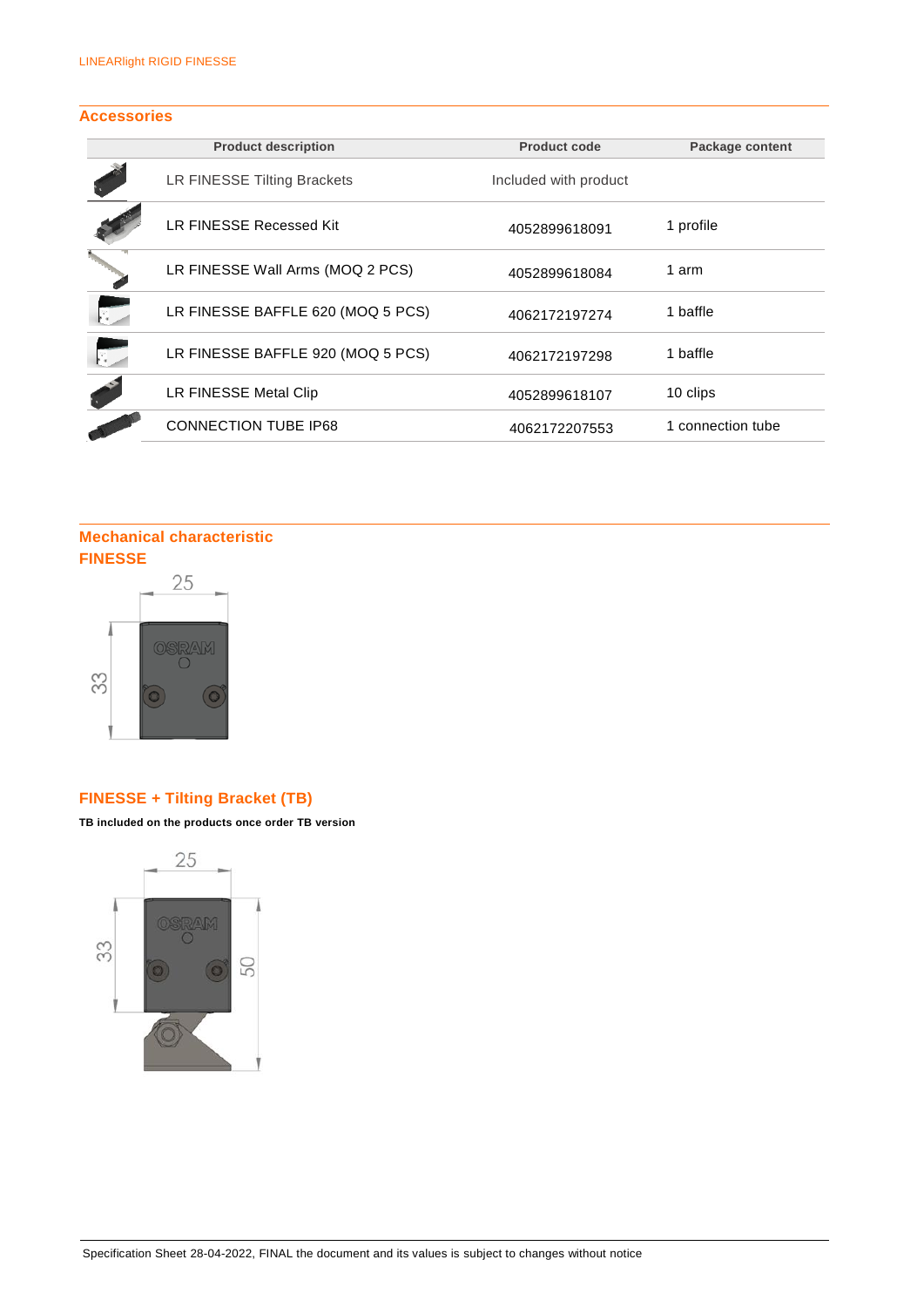# **FINESSE + Wall Arm (WA) 4052899618084**

**WA not included on the products once order WA version**



# **FINESSE + Recessed Kit (RE) 4052899618091**

**Metal frame for plasterboard not include. Spring for snap in included once ordered RE version**



|                         | $\overline{\phantom{a}}$<br>$\sim$ |
|-------------------------|------------------------------------|
| <b>MARCHART COMPANY</b> | <u>AAAAAAAAAAAAAA</u>              |

# **Baffle accessory (4062172197274 or 4062172197298)**

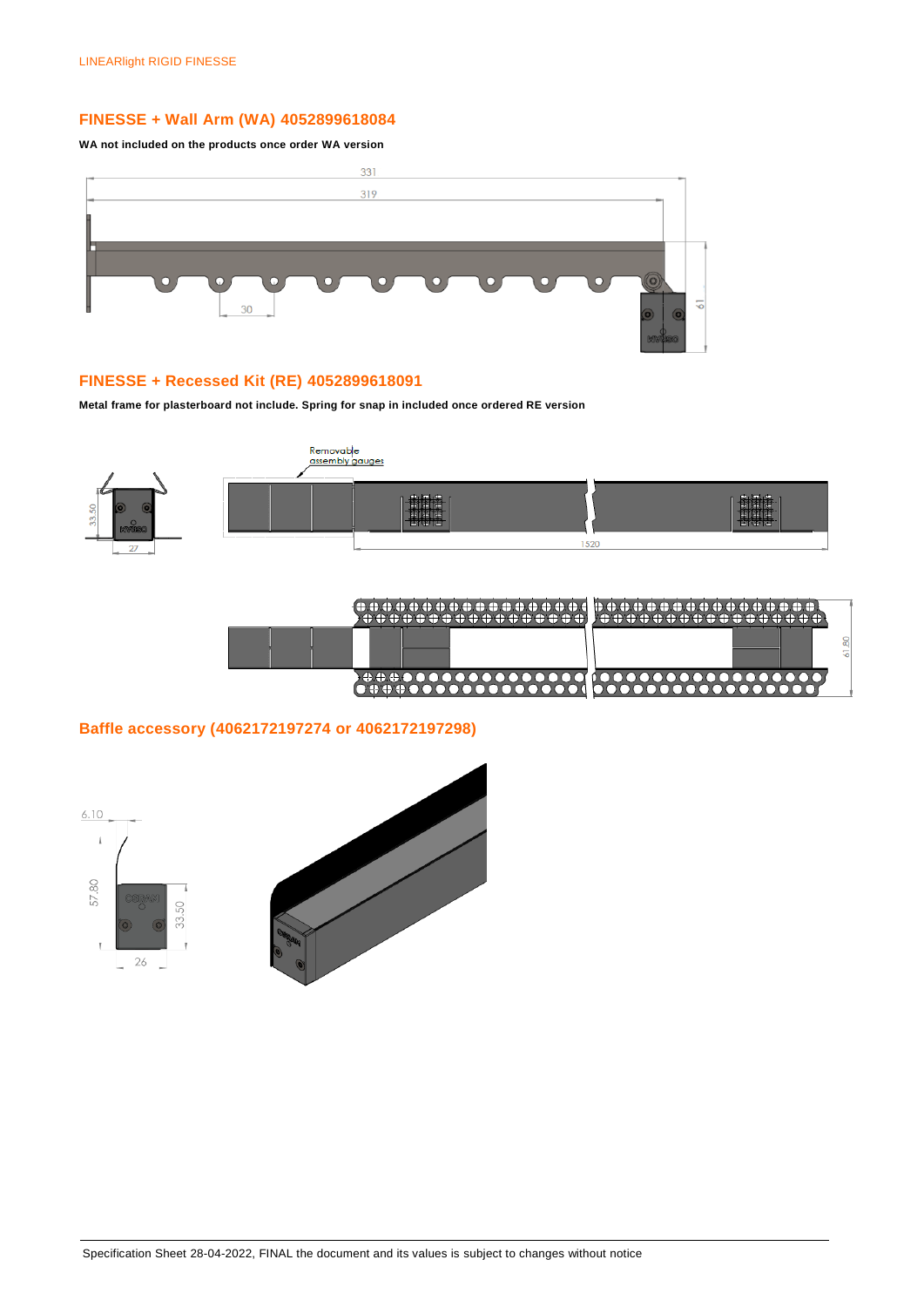#### **Ecodesign regulation information:**

This product is considered to be a "containing product" in the sense of Regulations (EU) 2019/2020 and (EU) 2019/2015. Tolerances of the reported values, are according to LED Modules Performance standard IEC/EN 62717. In general, the replacement of the contained light sources without permanent damage to the product with the use of common available tools is possible in the final application when they can be dismantled from the installation environment and substituted for the necessary number of light sources restoring its full electrical/mechanical/thermal/optical functionality by means of a professional installer.

In the contrary, and limited to the LINEARlight Flex Diffuse, LINEARlight Rigid Finesse, GINO LED Flex Diffuse and LUMINENT Milky product families, the contained light source is an integrated part of the containing product and its removal can only be done by causing a permanent damage to the containing product due to its tight mechanical, electrical, optical, thermal interaction and/or environmental protection with or from the containing product. Therefore, a replacement of the light source with the use of common available tools is not justified.

Dismantling of light sources from containing products at end of life: Containing products with light sources which are scalable in length can be cut to the length of the contained light source and if applicable mechanically detached from protective and/or optical covers. Containing products shall be separated from building material and/or from other additional mounting acces sories by means of a professional installer.

Separate control gear and light sources must be disposed of at certified disposal companies in accordance with Directive 2012/19/EU (WEEE) in the EU and with Waste Electrical and Electronic Equipment (WEEE) Regulations 2013 in the UK. For this companies, which accept separate control gear and light sources free of charges. In this way, raw materials are conserved and materials are recycled.

|            | Color Temperature |            | Energy eff class of contained light<br>source |
|------------|-------------------|------------|-----------------------------------------------|
| 827        | 2700 K            | White      | F                                             |
| 830        | 3000 K            | White      | F                                             |
| 835        | 3500 K            | White      | F                                             |
| 840        | 4000 K            | White      | F                                             |
| 927        | 2700 K            | White      | F                                             |
| 930        | 3000 K            | White      | F                                             |
| 935        | 3500 K            | White      | F                                             |
| 940        | 4000 K            | White      | F                                             |
| <b>RGB</b> |                   | <b>RGB</b> | G                                             |